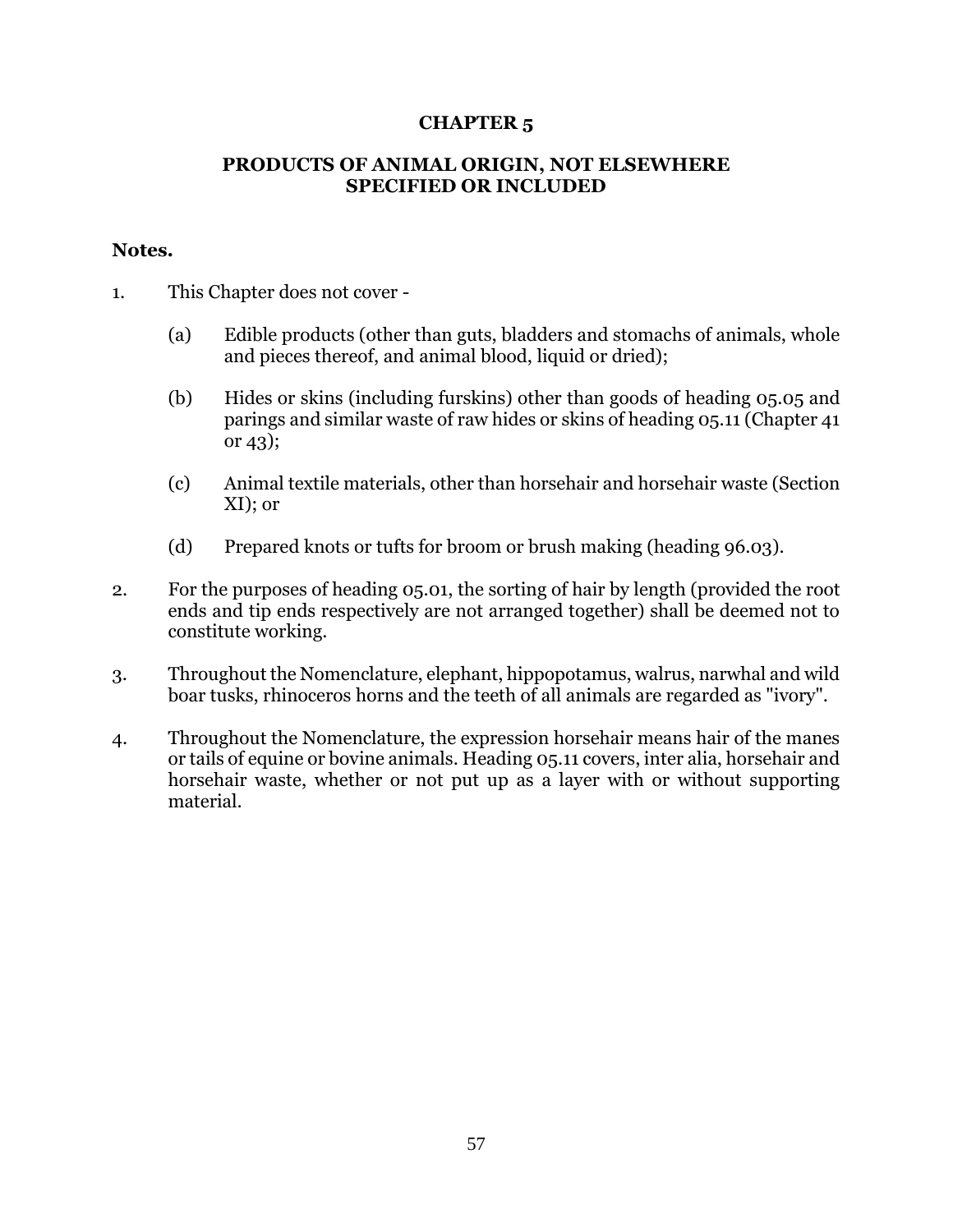| <b>HS</b> | <b>CET</b> | PR1 | <b>DESCRIPTION OF GOODS</b>                                     | <b>DUTY</b><br><b>RATE</b> | <b>UNIT</b>     | <b>SITC</b><br><b>REV4</b> |
|-----------|------------|-----|-----------------------------------------------------------------|----------------------------|-----------------|----------------------------|
| 0501.00   | $\bf{00}$  |     | Human hair, unworked, whether or not washed or                  | 5%                         | kg              | 291.91                     |
|           |            |     | scoured; waste of human hair.                                   |                            |                 |                            |
| 05.02     |            |     | Pigs', hogs', or boars' bristles and hair; badger hair          |                            |                 |                            |
|           |            |     | and other brush making hair; waste of such bristles             |                            |                 |                            |
|           |            |     | or hair.                                                        |                            |                 |                            |
| 0502.10   | 00         |     | - Pigs', hogs' or boars' bristles and hair and waste<br>thereof | 5%                         | kg              | 291.921                    |
| 0502.90   | 00         |     | - Other                                                         | 5%                         | kg              | 291.929                    |
| [05.03]   |            |     | <b>Deleted</b>                                                  |                            |                 |                            |
| 05.04.00  |            |     | Guts, bladders and stomachs of animals (other than              |                            |                 |                            |
|           |            |     | fish), whole and pieces thereof, fresh, chilled, frozen,        |                            |                 |                            |
|           |            |     | salted, in brine, dried and smoked.                             |                            |                 |                            |
| 0504.00   | 10         |     | - Tripe                                                         | 5%                         | kg              | 291.931                    |
| 0504.00   | 20         |     | - Sausage casings                                               | 5%                         | kg              | 291.932                    |
| 0504.00   | 90         |     | - Other                                                         | 5%                         | kg              | 291.939                    |
| 05.05     |            |     | Skins and other parts of birds, with their feathers or          |                            |                 |                            |
|           |            |     | down, feathers and parts of feathers (whether or not            |                            |                 |                            |
|           |            |     | with trimmed edges) and down, not further worked                |                            |                 |                            |
|           |            |     | than cleaned, disinfected or treated for preservation;          |                            |                 |                            |
|           |            |     | powder and waste of feathers or parts of feathers.              |                            |                 |                            |
| 0505.10   | 00         |     | - Feathers of a kind used for stuffing; down                    | 5%                         | kg              | 291.951                    |
| 0505.90   | 00         |     | - Other                                                         | 5%                         | kg              | 291.959                    |
| 05.06     |            |     | Bones and horn-cores, unworked, defatted, simply                |                            |                 |                            |
|           |            |     | prepared (but not cut to shape), treated with acid or           |                            |                 |                            |
|           |            |     | degelatinised; powder and waste of these products.              |                            |                 |                            |
| 0506.10   | 00         |     | - Ossein and bones treated with acid                            | 5%                         | kg              | 291.111                    |
| 0506.90   | 00         |     | - Other                                                         | 5%                         | kg              | 291.119                    |
| 05.07     |            |     | Ivory, tortoise-shell, whalebone and whalebone hair,            |                            |                 |                            |
|           |            |     | horns, antlers, hooves, nails, claws and beaks,                 |                            |                 |                            |
|           |            |     | unworked or simply prepared but not cut to shape;               |                            |                 |                            |
|           |            |     | powder and waste of these products.                             |                            |                 |                            |
| 0507.10   | 00         |     | - Ivory; ivory powder and waste                                 | 5%                         | kg              | 291.161                    |
| 0507.90   | 00         |     | - Other                                                         | 5%                         | kg <sub>2</sub> | 291.169                    |
| 0508.00   | $00\,$     |     | Coral and similar materials, unworked or simply                 | 5%                         | kg              | 291.115                    |
|           |            |     | prepared but not otherwise worked; shells of                    |                            |                 |                            |
|           |            |     | molluscs crustaceans or echinoderms and cuttle-                 |                            |                 |                            |
|           |            |     | bone, unworked or simply prepared but not cut to                |                            |                 |                            |
|           |            |     | shape, powder and waste thereof.                                |                            |                 |                            |
| [05.09]   |            |     | <b>Deleted</b>                                                  |                            |                 |                            |